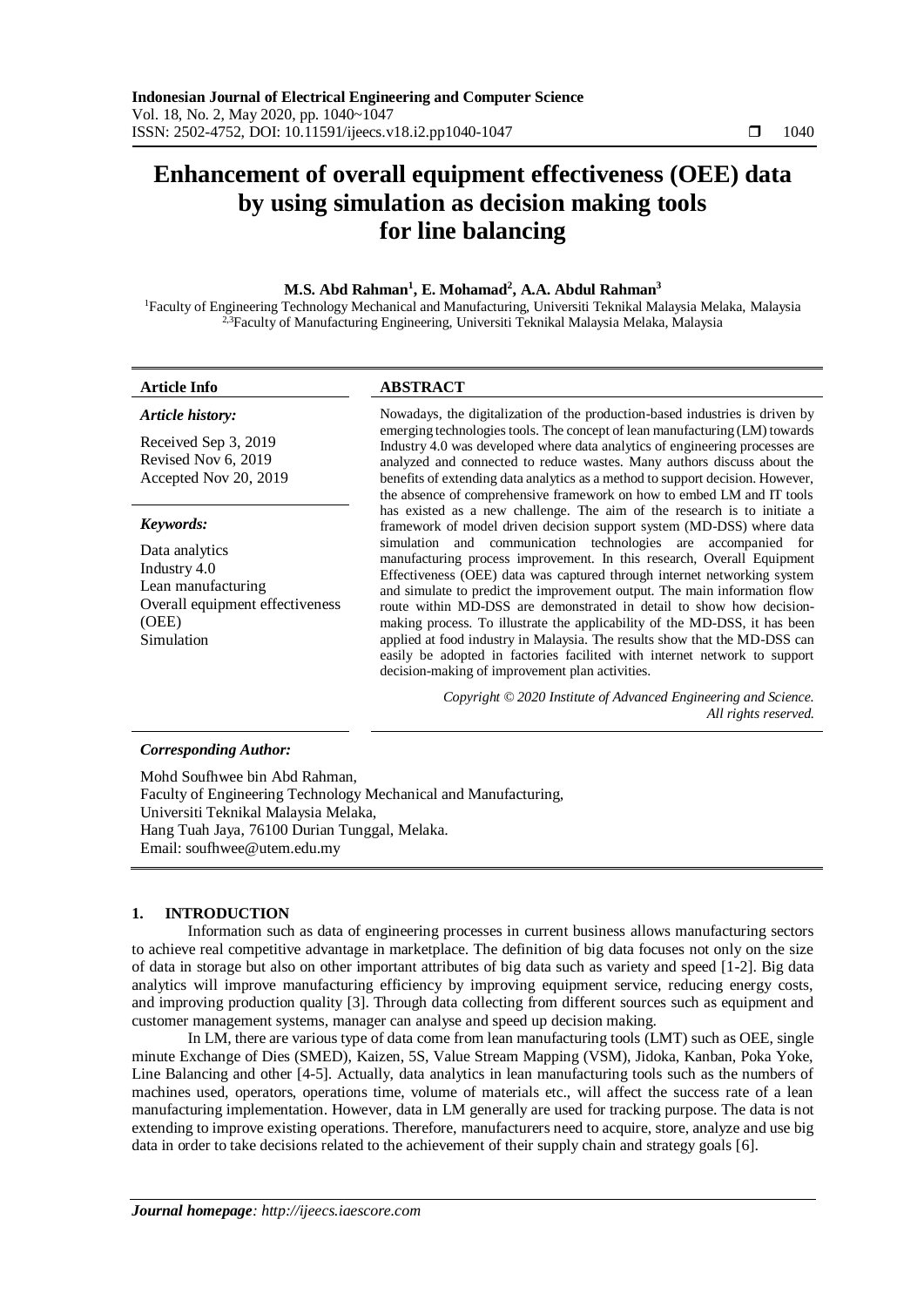One of the most challenging aspect in LM is to utilize the data analytics for process improvement. If problems happen, normally alternatives strategies are planned to solve the problem. However, characteristics of the decision should be determined before the decision makers make the judgement. A good judgement is one of the business strategies used to solve the problem in manufacturing industries. In the subject literature, the quality of decision-making processes is strengthened by the fact that they are based on the rule of Quality, Environment, Cost and Delivery (QECD). For example, the speed in deciding results should concern on the quality of product. The results must still be evolving market environment, customer expectations and demand for customization of product and faster delivery. Understanding cost vs benefits in flexibility and complexity of manufacturing situation is needed to clarify correctly.

For machine performance, manufacturer normally adopt LM through Total Productive Maintenance (TPM) as a systematic approach to machines, equipment and processes towards the integrity of production and quality performance. TPM focus on increase machine utilization, increase the capability of the machine equipment usage and minimize any breakdowns, small stops or slow running and defects in manufacturing processes. OEE is developed as part of the powerful and holistic improvement process known as TPM. TPM involves everyone in the organization in focusing on eliminating the six major losses through the measurement and monitoring of overall performance by using the parameter known as OEE [7].

Over the past decade, most research in OEE has emphasized the significant of OEE in industry. The roles of OEE have been studied extensively which expressed that OEE is one of the performance measurement tools that used to measure various type of production losses and identify area of process improvement [8]. OEE is a preeminent practice for monitoring and enhancing efficiency of the manufacturing processes, for example, machines. It takes the most common sources of manufacturing productivity losses and places them into three main categories which are Availability, Performance and Quality [9]. Meanwhile, OEE is used to calculate for machine efficiency only. In this research, OEE will be used to calculate for mixing, rolling, extrusion and fried, and cooling machine only. The aim of the research is to initiate a framework of MD-DSS where data simulation and communication technologies are accompanied for manufacturing process improvement.

#### **2. LITERATURE REVIEW**

The OEE is the key metric of TPM which described OEE is the best practice to monitor and enhance the real execution of a relative tool to its performance capabilities under ideal manufacturing conditions [10]. OEE focus on the whole manufacturing environment, the equipment availability, as well as, the production efficiency while the equipment is available to run product, also, the efficiency loss that results from scrap, rework, and yield losses [11].

Three factors are needed to consider the OEE value as show below formula:

$$
OEE = \text{Availableility x Performance rate} \times \text{Quality rate} \tag{1}
$$

Availability: Availability takes into account downtime loss which includes any events that stop production process for an appreciable length of time. Downtime can be characterized into planned downtime and unplanned downtime. Planned downtime is excess capacity, planned breaks, planned maintenance, communication breaks and meeting. Whereas unplanned downtime refers to breakdowns, set-up and adjustment, late material delivers and operator availability. Availability is ratio of required availability minus the downtime to required availability [12].

$$
Availableility = Required availability – downtime \nRequired availability
$$
 (2)

Performance: Performance rate in OEE metric is to measure the speed at which the work centre runs as a percentage of its designed speed. It is a comparison of the actual output with what the machine ought to produce in a similar time. Performance rate takes into account speed losses. It can be improved by eliminating equipment idling and minor stoppage and reduced speed losses. Hence, performance rate can be characterized as net operating time per operating time [13].

Performance rate  $=$  <u>Net operating time</u> (3) Operating time

Quality: Quality rate is one of the elements in OEE metric that represents the good units produced as a percentage of the total units produced. Quality rate takes into account qualitative losses. It refers to the first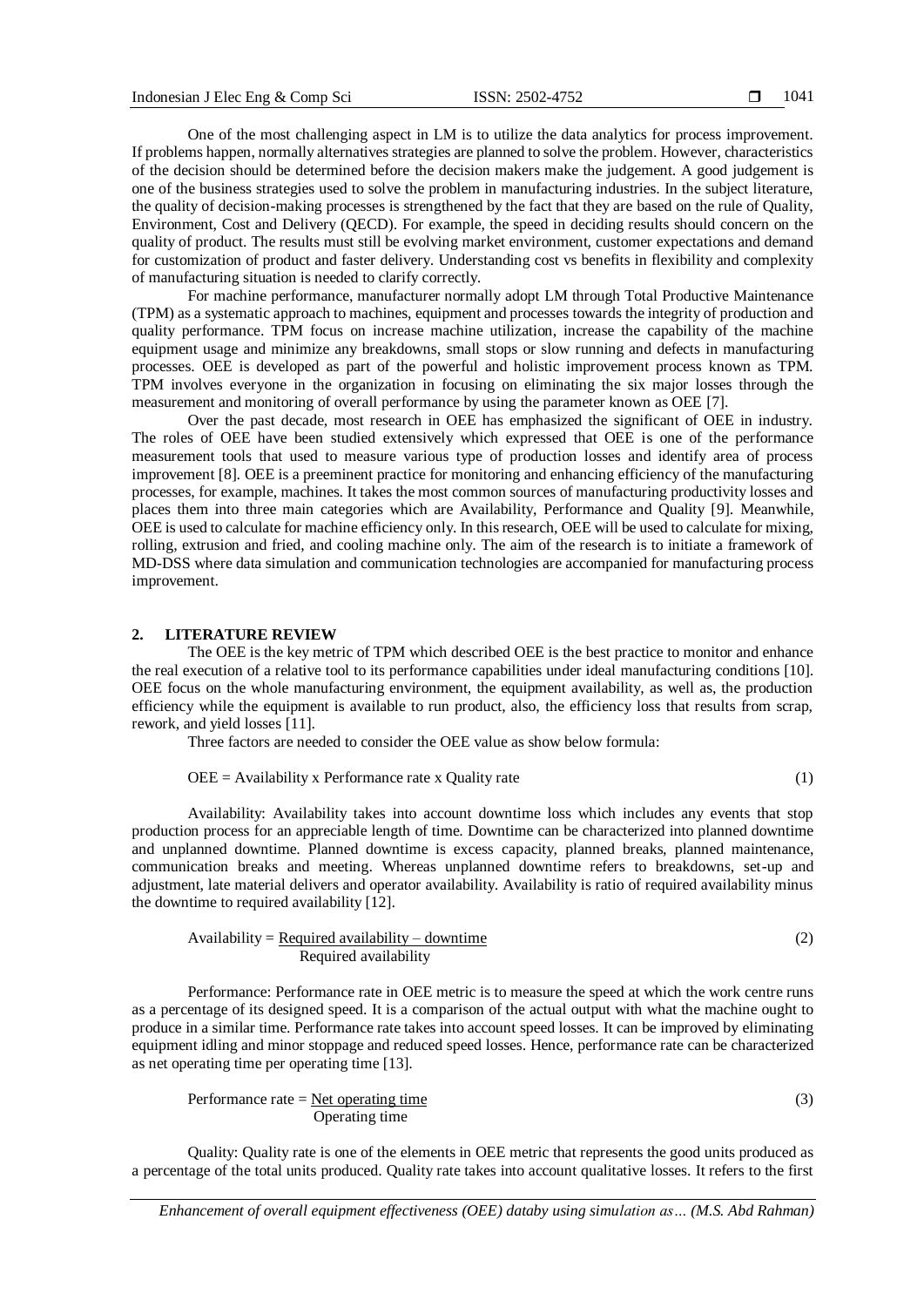pass yield. It can be enhanced by eliminating quality defect and rework losses and start-up losses. Therefore, quality rate can be expressed as the processed quantity minus the volume or number of defective quantities, then divided by the processed quantity.

Quality rate = 
$$
\frac{\text{Processed quantity} - \text{defective quantity}}{\text{Processed quantity}}
$$

\n(4)

# **3. METHODOLOGY**

Smart productions are facilitated by integrating the physical and virtual worlds [14]. In the first stage, internet networking concept, sensors are used to capture the data. Data is installing into the database at the machine before transmitting to server through intranet. Through MySQL command, these data are compiled and coding to align the simulation requirement inputs. This is the main basic of networking system towards Industry 4.0. With the help of the concept, all physical devices can be connected to the Internet. A framework of MD-DSS is to provide a more meaningful and effective framework on how LMT data can be simulated for decision making. The proposed framework is illustrated as Figure 1.



Figure 1. Model-Driven Decision Support System (MD-DSS) framework

# Step 1: Collecting Data:

Data for this study were collected using a web-based program, where PHP language, web-based database MySQL, and web serve provider Linux are connected. The PHP + MySQL platform is a famous database-driven web service that facilitates the proposed framework. The sensors at the machines are functioned to collect data processes. A set of data retrieved by sensors before transmitted to database MySQL [14]. Through intranet and SQL command, all required data from selected machines are compiled into database MySQL [15].

# Step 2: Storing Data:

Compiled data at database MySQL were aligned based on the simulation input such as cycle time, quantity, number of operators etc. A simulation is used to simulate the production system to figure out the real operation of the manufacturing system in the production line.

Step 3: Simulation and Decision Makers

Simulation is a tool to assist in the decision to implement LM principles at an existing assembly operation [16-17]. Models are developed similar with the existing production system. In addition to the manufacturing processes, the related elements such us warehousing, inventory quantity, transportation method, and production quality control system (QMS) are included in the model to enable the quantification of lean manufacturing's impact on the total system. Simulation experiments measure each system's resource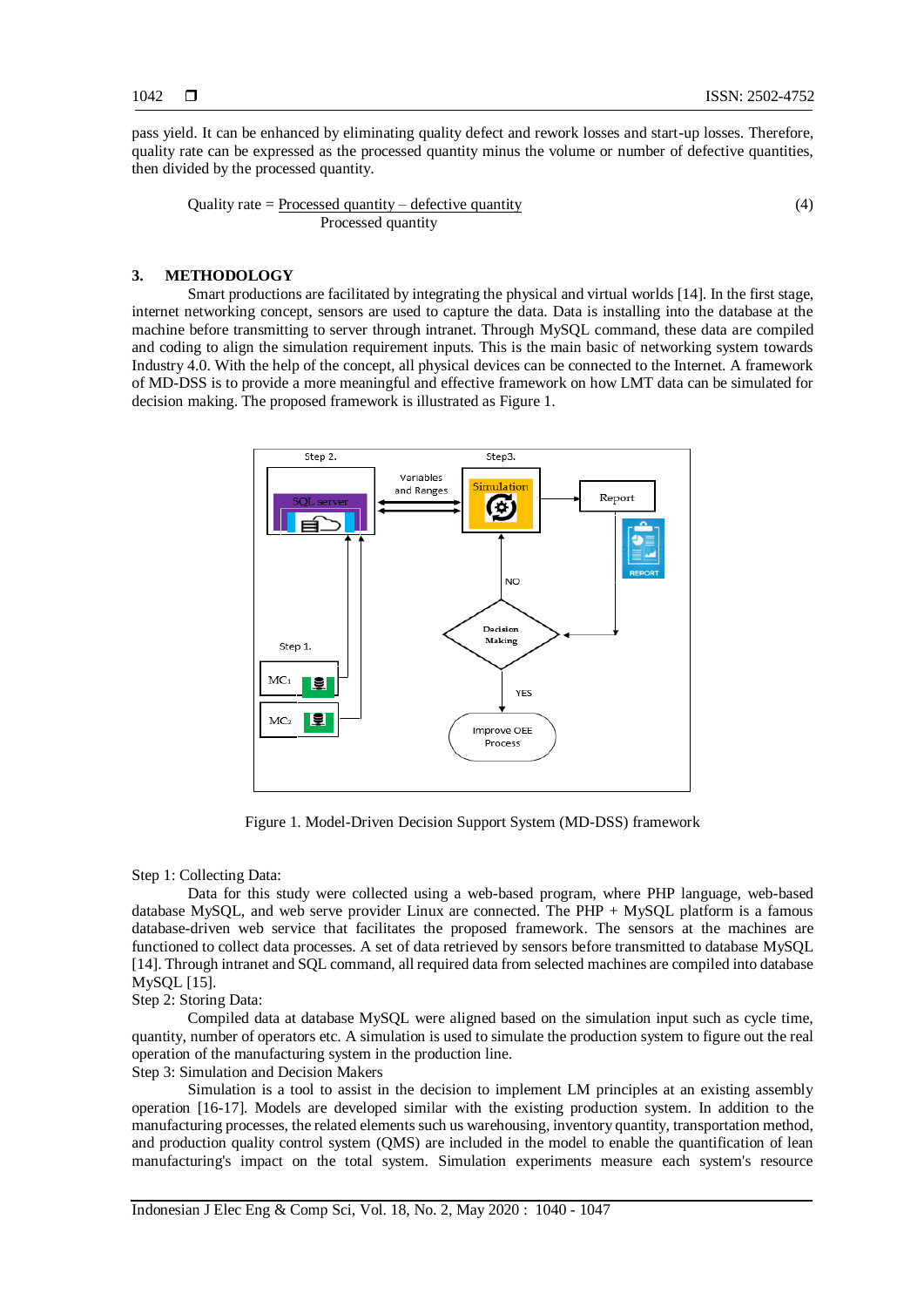requirements and performance, thereby quantifying benefits to be derived from applying the shop-floor principles of lean manufacturing [18]. In this research, to demonstrate the MD-DSS, discrete event simulation (DES) will be applied as a tool to support organizations with the decision to implement lean manufacturing by counting the benefit based on the specific situation [19]. Before decision making has made, DES model created to estimate the system capability for the optimal settings of decision variables. The decision makers define the decision variables or scenarios which can be changed based on their allowable ranges.

Decision making will be made based on the organizations rules. Based on that, normally management will specify how to operate the action in certain conditions. Therefore, it is important align operational and strategic decision making with the organizations rules. And the organizations should have culture of decisionmaking based on evidence for continuous improvement. Lack of awareness about organization direction will give impact to the output results.

# **4. IMPLEMENTATION EXAMPLES**

# **4.1. Problem Statement**

The research was done at the production line where several of the machines were not performed ideally due to machines breakdown and speed lost. In the same time, the bottleneck issue at production line is difficult to determine accurately without OEE activities. Then, through OEE values generated via simulation can help engineers to determine the root cause of the bottleneck.

# **4.2. Manufacturing Process**

There are 6 main processes in the production line such as preparation, mixing, rolling, fried extrusion, cooling and packaging as illustrate in Figure 2. In the preparation station, the raw ingredients used for clay pot noodles are prepared. Those ingredients such as flours and water are then mix together to form dough in a mixing machine. Next, the dough is then undergo rolling process to flatten it out by using roller machine. The rolled out thin sheet is then undergo extrusion and fried process in an extruder. The step is followed by cooling to cool down the hot fried noodles. Next, the noodles are undergo inspection and packaging by operators. Operator will check quality, if the noodles are out of specification, the noodles will be rejected. However, the qualified noodles will undergo packaging process by operators. After running all the process, all the clay pot noodles are ready to send to warehouse and ready for shipping.



Figure 2. Pictorial diagram of clay pot noodles manufacturing process

#### **5. RESULTS AND DISCUSSION**

OEE considers all losses include downtime loss, speed loss and quality loss, which bring about a measure of truly productive manufacturing time [20-21]. The purpose of used these data is to make a decision making based on simulation results. OEE of each machine can be computed based on the product of availability, performance and quality [22].

From the data set compiled by the server, a calculation of cycle time of each machines were determined. Cycle time of each machine as in Table 1 are required to create a simulation model based on the existing design lay out at production line. The value of OEE was calculated through the below formula:

Normal time = Net run time 
$$
(1 + OEE
$$
 rating) (5)

Standard time = Normal time  $x(1+$  allowance factor) (6)

OEE refer to the overall machine effectiveness in which how efficient the machine can perform. Net run time refer to the time where the machine is running at ideal speed without any downtime and speed loss to manufacture the total quantity of products. Hence, normal time is the product of net run time and OEE rating.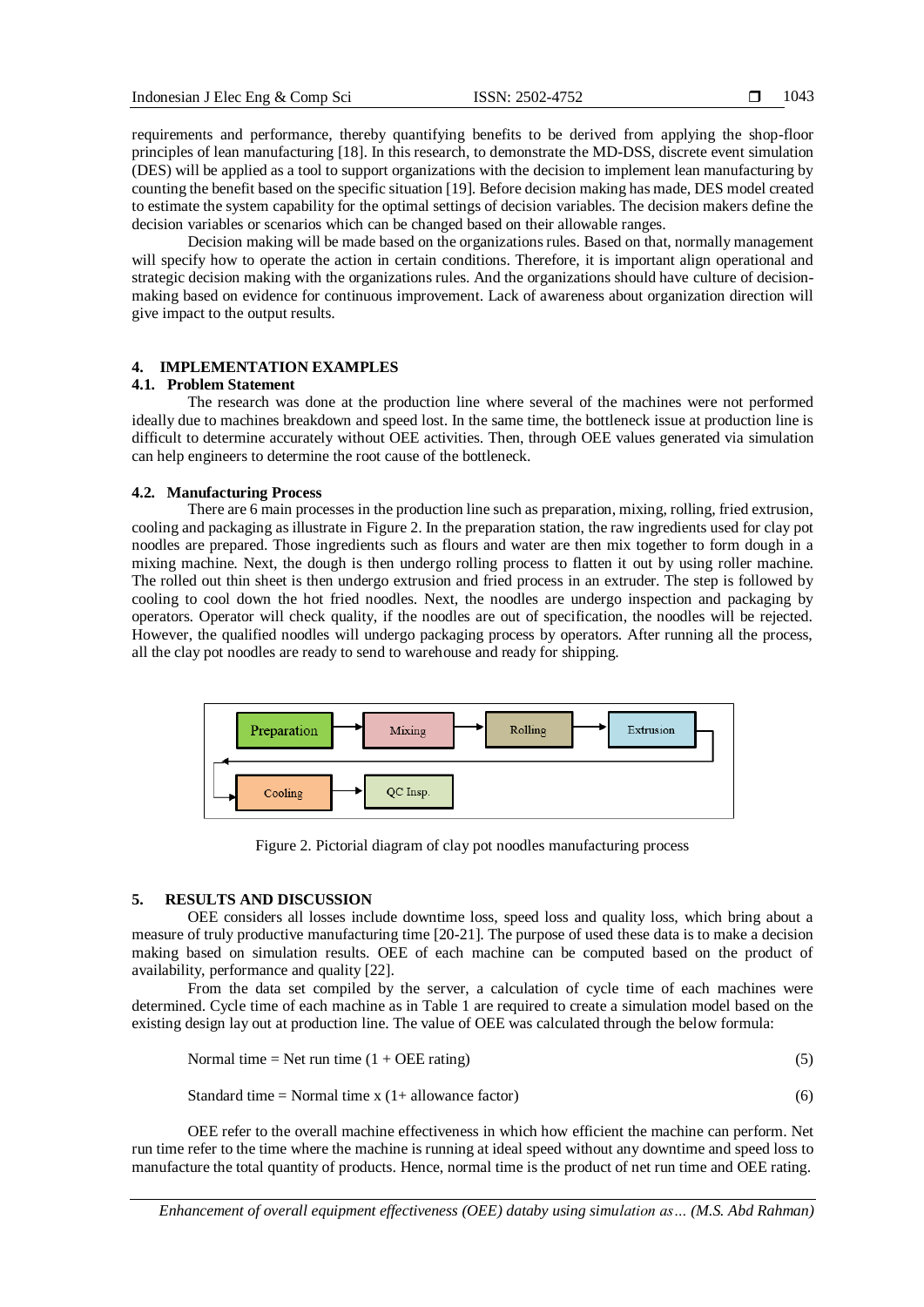| Table 1. Cycle Time                                        |                                                                                                      |              |        |               |             |           |               |  |
|------------------------------------------------------------|------------------------------------------------------------------------------------------------------|--------------|--------|---------------|-------------|-----------|---------------|--|
| No                                                         | Workstation                                                                                          | Net run time | OEE(%) | Rating factor | Normal time | Allowance | Standard time |  |
|                                                            |                                                                                                      | (sec/unit)   |        |               | (sec/unit)  | factor    | (sec/unit)    |  |
|                                                            | Preparation                                                                                          | 0.5114       |        | 1.10          | 0.5625      | 1.10      | 0.6188        |  |
|                                                            | Mixing                                                                                               | 0.8169       | 96.37  | 1.04          | 0.8496      | 1.10      | 0.9346        |  |
|                                                            | Rolling                                                                                              | 1.5447       | 73.94  | 1.26          | 1.9463      | 1.10      | 2.1409        |  |
| 4                                                          | Extrusion and fried                                                                                  | 3.7580       | 74.67  | 1.25          | 4.6975      | 1.10      | 5.1673        |  |
|                                                            | Cooling                                                                                              | 3.7048       | 98.20  | 1.02          | 3.7789      | 1.10      | 4.1568        |  |
| 6                                                          | QC Inspection and packing                                                                            | 3.1075       | ۰.     | 1.10          | 3.4183      | 1.10      | 3.7601        |  |
| * Allowance factor is set to 10% for all the workstations. |                                                                                                      |              |        |               |             |           |               |  |
|                                                            | $\mathcal{L}(\mathbf{C})$ and $\mathbf{C}$ and $\mathbf{C}$ are contacted in the second $\mathbf{C}$ |              |        |               |             |           |               |  |

(Standard time = cycle time in this case)

# **5.1. Verification of the Simulation Model**

Arena simulation modelling as Figure 3, needs to be verified before completing the whole simulation project. The objectives of the verification model are to ensure the entities enter the system according to sequence. Verification start with identify the number of workstations in the clay pot noodles production line. There are six workstations in clay pot noodles production line, that are preparation, mixing, rolling, extrusion and fried, cooling and quality control (QC) inspection and packaging. The simulation is test run for 3.05 hours for one batch production which are 90% same with the actual production line.



Figure 3. Simulation arena logic model

Validation of model is carried out by correlation result between the actual production with the simulation result as shows in Table 2. The simulation is set to run for one batch that is 3.05 hours. The accuracy of actual output per batch in July 2019 and simulation output is compared. Based on the result, the accuracy of output is above 95% which is just a slightly bias between the actual production output and the simulation output. This can be seen clearly into work in progress (WIP), there are 5 units of clay pot noodles still undergo processing after 3.05 hours at the cooling workstation. Although there is some bias in actual simulation result, but the simulation result is still in acceptable range. Thus, the simulation is validated.

| Table 2. Comparison between Actual Output and Simulation Output |                                        |                           |                  |  |  |  |  |  |
|-----------------------------------------------------------------|----------------------------------------|---------------------------|------------------|--|--|--|--|--|
|                                                                 | Clay pot Noodles Actual output (units) | Simulation output (units) | Accuracy $(\% )$ |  |  |  |  |  |
| One batch                                                       | 600                                    | 595                       | 99.17            |  |  |  |  |  |
| Counter pass                                                    | 565                                    | 560                       | 99.12            |  |  |  |  |  |
| Counter fail                                                    | 35                                     | 35                        | 100              |  |  |  |  |  |

Indonesian J Elec Eng & Comp Sci, Vol. 18, No. 2, May 2020 : 1040 - 1047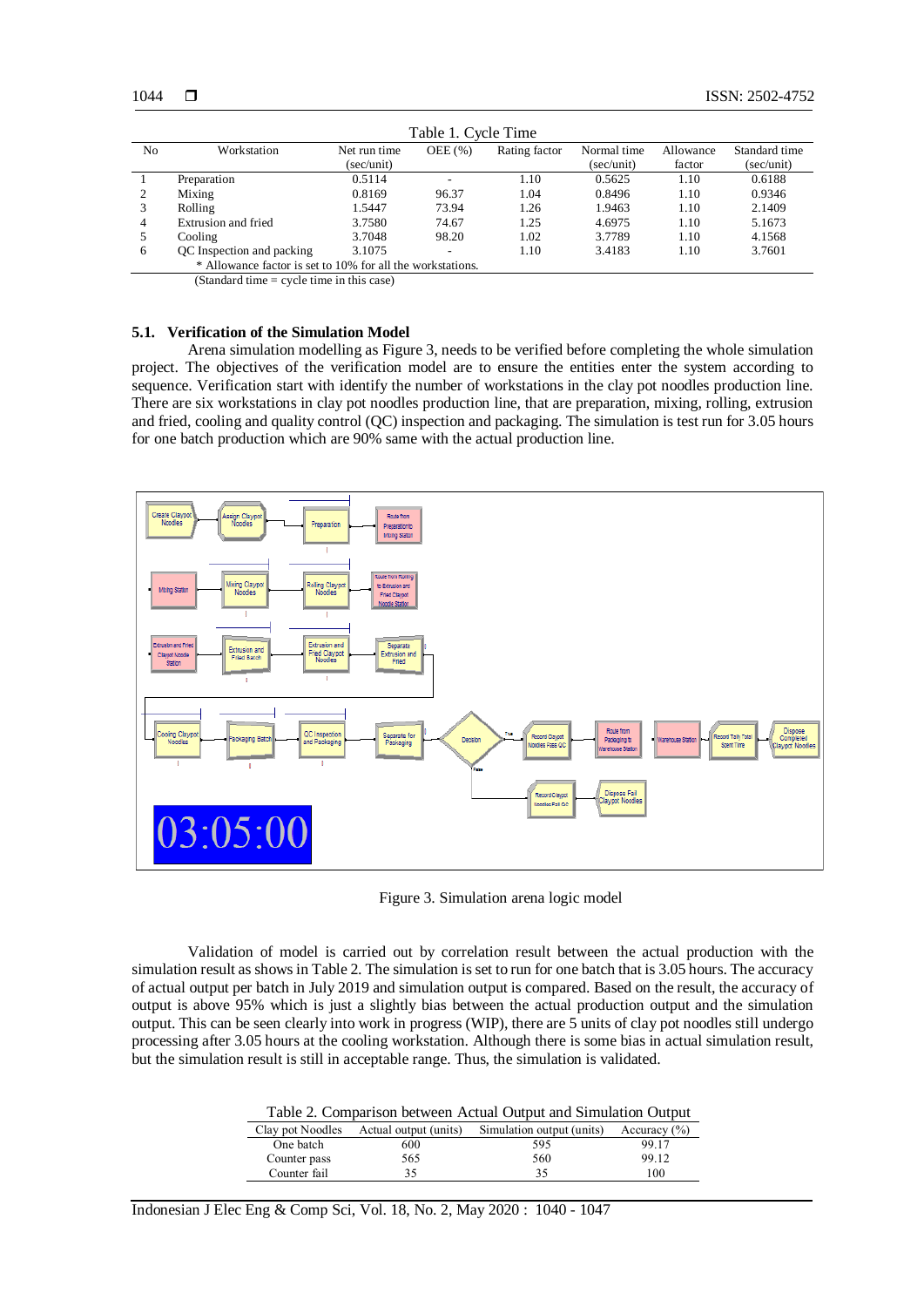The research show that benchmark given by Nakajima (2004) as World-Class OEE levels of 85% [23]. Based on the result, the OEE of all the four machines in the clay pot noodles production line showed above 70% due to all the four machines is still in new condition that bought one year ago. In this study, machine that out of the World-Class level are rolling and extrusion and fried machine. Internal improvement target should be focus on these two machines which depends on the machine criticality in the manufacturing system, in order to minimize the six major losses.

Bottleneck is refer to the longest queue from the entire of manufacturing process. Almost every system has a bottleneck, even if it is a minor one, if every system was running at full capacity, at least one machine would be accumulating processes. Bottleneck of the process can be determined through queue in the simulation process. Queue arise when the arrival time is faster than the processing time. In this simulation, incoming entity are queue or wait before processed. Based on the graph of average waiting time for each workstation, it can be clearly seen that extrusion and fried workstation experienced the highest average waiting time due to 6 units of claypot noodles need to enter in sequence to each of the stainless steel filter mesh just proceed for frying process. Hence, the bottleneck for extrusion and fried workstation is the highest among all the workstations, that is 45.75s per unit as shows in Figure 4.



Figure 4. Average waiting time for every workstation

#### **5. CONCLUSION**

Throughout this research, simulation can also be used as a to measure production performance or usage under different operating environment using different types of variables. From the results, management is enabled to decide the accurate decision based on the actual real data from existing production line. This article has described the development of a next generation production system with a focus on how to combine simulation and lean tools such as OEE in decision making. Concluding, this paper shows an approach which enables manufacturer to fully understand the chances and potential in the framework of MD-DSS to develop long term strategies to fit new business challenges. The resulting method of framework can be defined as a very effective supervision tool which enables decision makers to reach their predefined targets during the process of implementation of LM.

# **ACKNOWLEDGEMENTS**

Authors would like to say thank you very much where the research was supported by Universiti Teknikal Malaysia Melaka (UTeM) under the Applied Oriented Research Grant (AORG) / registered number: PJP/2017/FTK-AMC/S01563.

#### **REFERENCES**

- [1] A. McAfee, *et al*., "Big data: The management revolution," *Harvard Business Review*," vol/issue: 90 (10), pp. 60- 68, 2012.
- [2] B. Di Martino, *et al*., "Big data (lost) in the cloud," *International Journal of Big Data Intelligence*, vol/issue: 1(1-2), pp. 3-17, 2014.
- [3] A. Santana, *et al*., "*Costing models for capacity optimization in Industry 4.0: Trade-off between used capacity and operational efficiency*," Procedia Manufacturing, vol. 13, pp. 1183-1190, 2017.
- [4] R. Sundar *et al*., "*A review on lean manufacturing implementation techniques*," Procedia Engineering, vol. 97, pp.1875-1885, 2014.
- [5] T. Wagner *et al*., "*Industry 4.0 impacts on lean production systems*," Procedia CIRP, vol. 63, pp. 125-131, 2017.

*Enhancement of overall equipment effectiveness (OEE) databy using simulation as… (M.S. Abd Rahman)*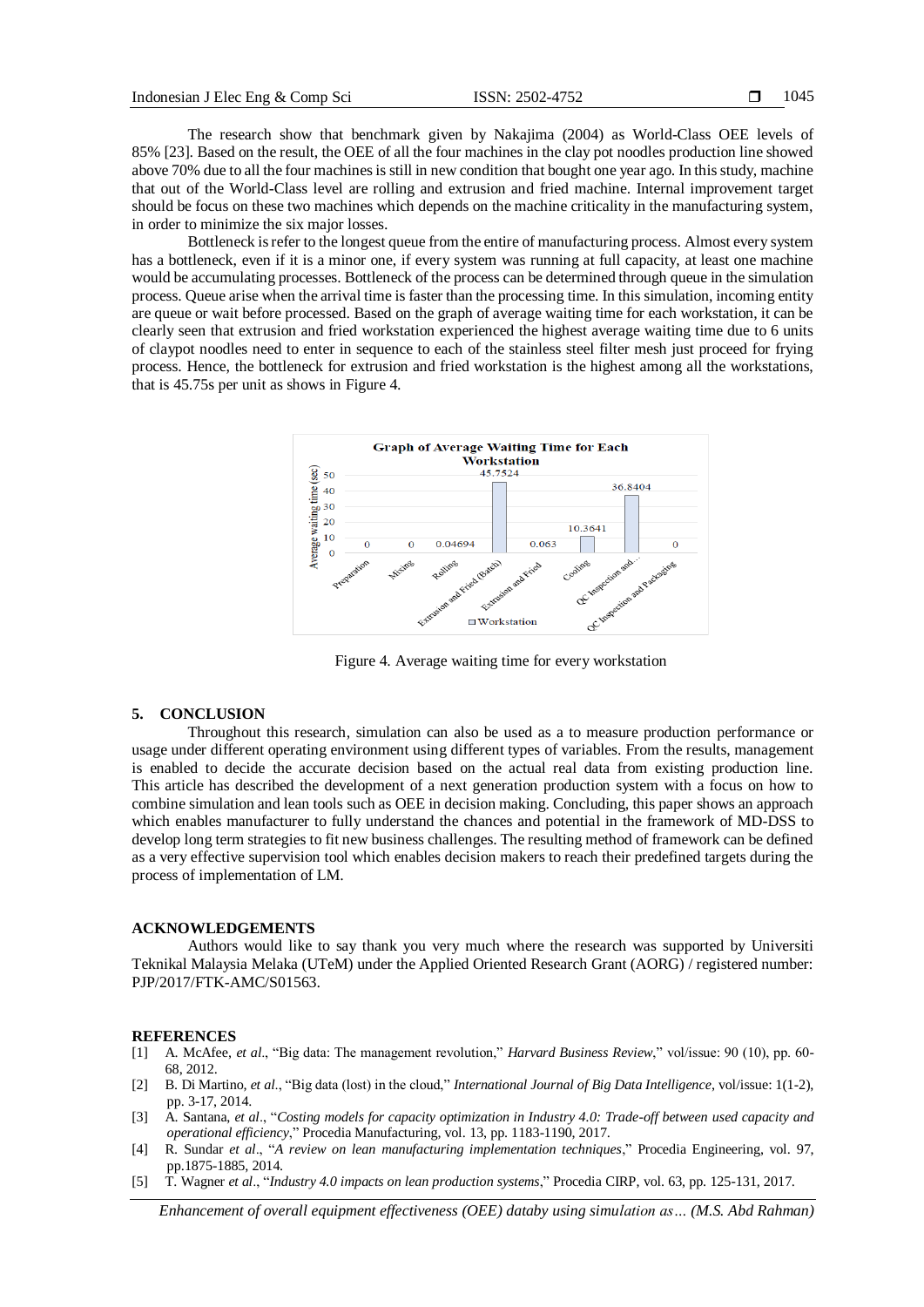- [6] B. Di Martino, *et al*., "Big data (lost) in the cloud," *International Journal of Big Data Intelligence*, vol/issue: 1(1-2), pp. 3-17, 2014.
- [7] R. Dubey, *et al*., "The impact of big data on world-class sustainable manufacturing," *The International Journal of Advanced Manufacturing Technology*, vol/issue: 84(1-4), pp. 631-645, 2016.
- [8] P. M. Gibbons, and S. C. Burgess, "Introducing OEE as a measure of lean Six Sigma capability," *International Journal of Lean Six Sigma*, vol/issue: 1(2), pp. 134-156, 2010.
- [9] P. Muchiri and L. Pintelon, "Performance measurement using overall equipment effectiveness (OEE): literature review and practical application discussion," *International Journal of Production Research*, vol/issue: 46(13), pp. 3517-3535, 2008.
- [10] I. H. Afefy, "Implementation of total productive maintenance and overall equipment effectiveness evaluation," *International Journal of Mechanical & Mechatronics Engineering*, vol/issue: 13(5), pp. 69–75, 2013.
- [11] C. J. Bamber, *et al*., "Cross-functional team working for overall equipment effectiveness (OEE)," *Journal of Quality in Maintenance Engineering*, vol/issue: 9(3), pp. 223–238, 2003.
- [12] T. Pomorski,"*Managing overall equipment effectiveness [OEE] to optimize factory performance*," 1997 IEEE International Symposium on Semiconductor Manufacturing Conference Proceedings (Cat. No.97CH36023),
- [13] pp. 33-36, 1997.
- [14] S. R. Vijayakumar and S. Gajendran, "Improvement of overall equipment effectiveness (OEE) in injection moulding process industry," *IOSR J Mech Civil Eng*, vol/issue: 2(10), pp. 47-60, 2014.
- [15] P. Godfrey, "Overall equipment effectiveness," *Manufacturing Engineer*, vol. 81, no. 3, pp. 109-112, 2002.
- [16] E. Westkämper, 2007. Digital Manufacturing in the global Era. In Digital Enterprise Technology (pp. 3-14). Springer, Boston, MA.
- [17] F. F. Chen, "Decision support for lean practitioners: A web-based adaptive assessment approach," *Computers in Industry*, vol/issue: 60(4), pp. 277-283, 2009.
- [18] R. Singh *et al*., "*Overall Equipment Effectiveness (OEE) calculation-Automation through hardware & software development*," Procedia Engineering, vol. 51, pp. 579-584, 2013.
- [19] E. Mohamad, *el al*., "Improved decision making in lean manufacturing using simulation-based approach. *International Journal of Agile Systems and Management*," vol/issue: 10(1), pp. 34-48, 2017.
- [20] E. Mohamad, *et al*., "A Simulation-Based Approach for Lean Manufacturing Tools Implementation: A Review," *J. Eng. and Appl. Sc*, vol/issue: 11(5), pp. 3400-3405, 2016.
- [21] B. J. Schroer, "Simulation as a tool in understanding the concepts of lean manufacturing," *Simulation*, vol/issue: 80(3), pp. 171-175, 2004.
- [22] S. Salama, and A.B. Eltawil, "*A decision support system architecture based on simulation optimization for cyberphysical systems*," Procedia Manufacturing, vol. 26, pp. 1147-1158, 2018.
- [23] P. Godfrey, "Overall equipment effectiveness," *Manufacturing Engineer*, vol/issue: 8(3), pp.109-112, 2002.
- [24] S. Loughlin, "A holistic approach to overall equipment effectiveness (OEE)," *Computing & Control Engineering Journal*, vol/issue: 14(6), pp. 37–42, 2004.
- [25] R. Domingo, and S. Aguado, "Overall environmental equipment effectiveness as a metric of a lean and green manufacturing system. *Sustainability*," vol/issue: 7(7), pp. 9031-9047, 2015.
- [26] A. K. Gupta, and R.K. Garg, "OEE improvement by TPM implementation: A case study," *International Journal of IT, Engineering and Applied Sciences Research*, vol/issue: 1(1), pp. 115-124, 2012.

## **BIOGRAPHIES OF AUTHORS**



Ts. Mohd Soufhwee Abd Rahman received his Bachelor of Mechanical Engineering (Industrial) in 1999 from the Universiti Teknologi Malaysia (UTM). He has 10 years' experiences in manufacturing industries before joined the university as academia in 2009. He obtained his Master of Science in 2013 and now he is one of the lecturers in Faculty of Engineering Technology Mechanical and Manufacturing. His research interest is in lean manufacturing, quality engineering and management system related to Industry 4.0.



Effendi Mohamad has been serving Faculty of Manufacturing Engineering in Universiti Teknikal Malaysia Melaka as a lecturer since 2005. Prior to his involvement as an academician, he worked in NEC Semiconductors Sdn Bhd, Perodua Sales Sdn Bhd and ST Microelectronics Sdn Bhd in various engineering capacities such as industrial engineer and process engineer. He received his Bachelor's degree in Manufacturing Engineering from University Malaya Kuala Lumpur and Master's degree in Manufacturing Management from Coventry University United Kingdom. He completed his Doctoral course in Intelligent Structures and Mechanics Systems Engineering in University of Tokushima, Japan. He has also served as a visiting professor/scholar at various institutes including, Tokushima University, Japan and University Brawijaya, Indonesia. Currently, he is Associate Profesor in Faculty of Manufacturing Engineering, Universiti Teknikal Malaysia Melaka and is actively involved in consultation and research work with various manufacturing organizations.